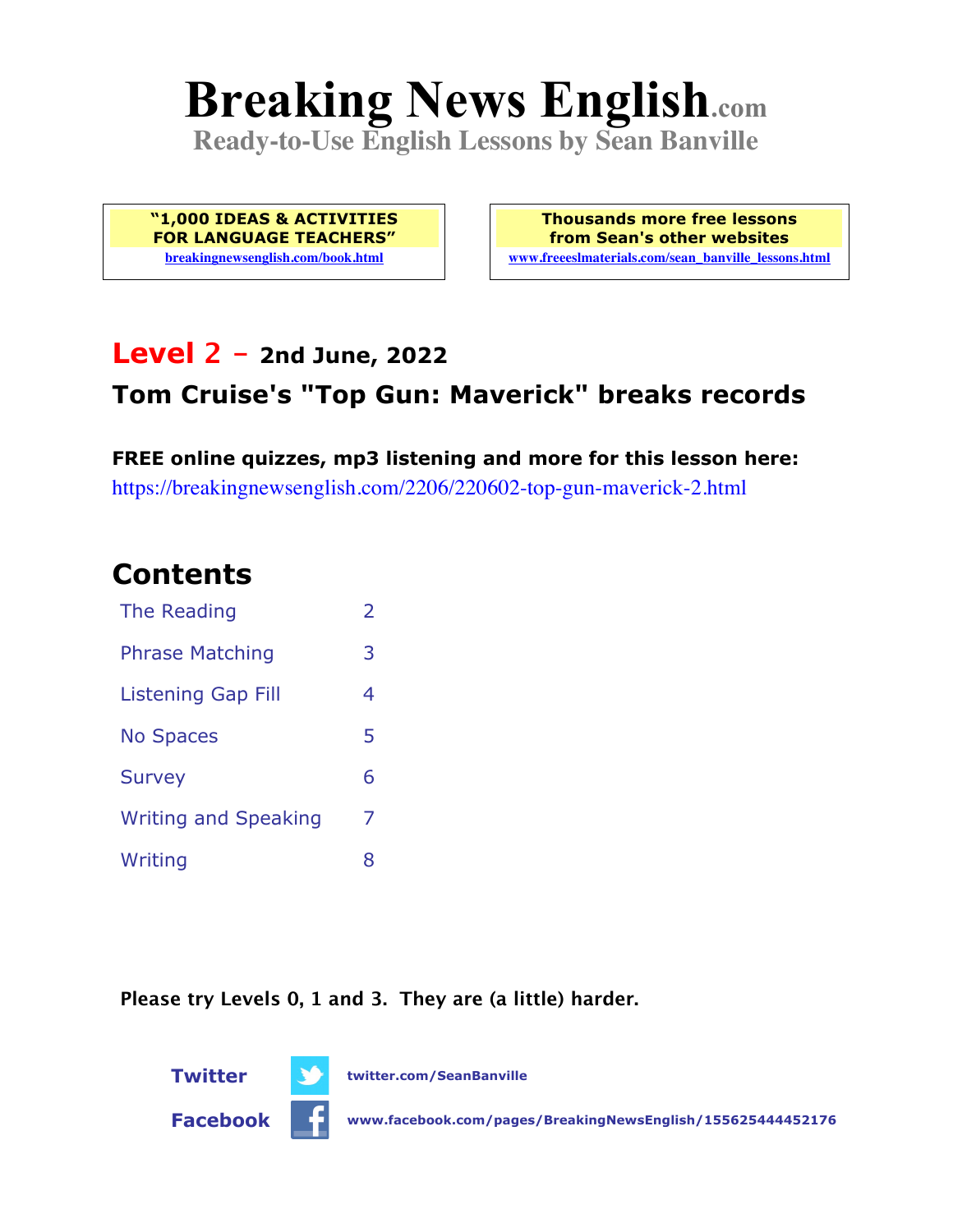# **THE READING**

From https://breakingnewsenglish.com/2206/220602-top-gun-maverick-2.html

 Tom Cruise's latest film has broken box office records. The movie "Top Gun: Maverick" was in the biggest ever number of North American movie theatres. The magazine "Variety" said that 4,732 cinemas in the USA and Canada showed "Maverick". This makes it the widest release of all time. The movie broke another record. It is the best Memorial Day opening film in history. It took \$156 million in the USA. This beats Johnny Depp's 2007 movie "Pirates of the Caribbean: At World's End". Maverick also gave Hollywood superstar Tom Cruise his first ever \$100 million opening weekend.

 Maverick is the sequel to the 1986 film "Top Gun". Cruise again plays US navy pilot Pete "Maverick" Mitchell. The production company was happy that "Maverick" has done so well. A spokesperson said: "These results are ridiculously, over-the-top fantastic. I'm happy for everyone. I'm happy for...the filmmakers." The movie has great reviews from critics. A UK newspaper called it a "thrilling" blockbuster. Another newspaper called it "absurdly exciting," and "the best studio action film in years". At first, Cruise did not want to make the movie. He is happy he did.

Sources: https://www.**bbc.com**/news/entertainment-arts-61630131 https://www.**vanityfair.com**/hollywood/2022/05/top-gun-maverick-breaks-box-office-records https://www.**foxnews.com**/entertainment/top-gun-maverick-memorial-day-box-office-tom-cruisemovie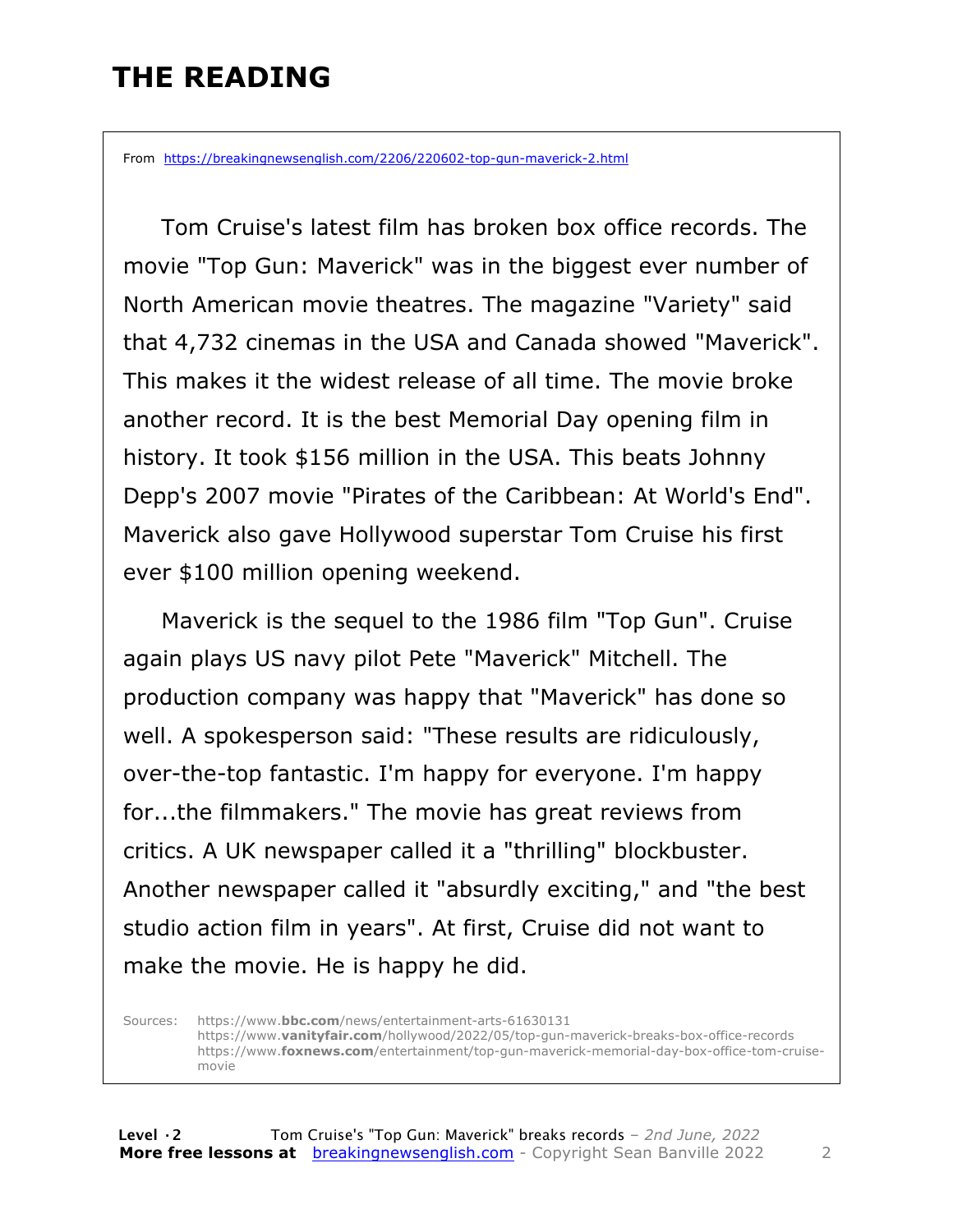# **PHRASE MATCHING**

From https://breakingnewsenglish.com/2206/220602-top-gun-maverick-2.html

#### **PARAGRAPH ONE:**

| 1. broken box office             |
|----------------------------------|
| 2. the biggest ever              |
| 3. This makes it the widest      |
| 4. The movie                     |
| 5. It is                         |
| 6. This beats Johnny Depp's 2007 |
| 7. Hollywood                     |
| 8. his first                     |
|                                  |

#### **PARAGRAPH TWO:**

| 1. Maverick is the sequel |    | a. film in years    |
|---------------------------|----|---------------------|
| 2. US navy                |    | b. top              |
| 3. Maverick" has done so  |    | c. did              |
| 4. ridiculously over-the- |    | d. pilot            |
| 5. I'm happy              |    | e. make the movie   |
| 6. the best studio action | f. | well                |
| 7. Cruise did not want to |    | g. to the 1986 film |
| 8. He is happy he         |    | h. for everyone     |

- a. movie
- b. release of all time
- c. the best
- d. ever \$100 million
- e. superstar
- f. records
- g. broke another record
- h. number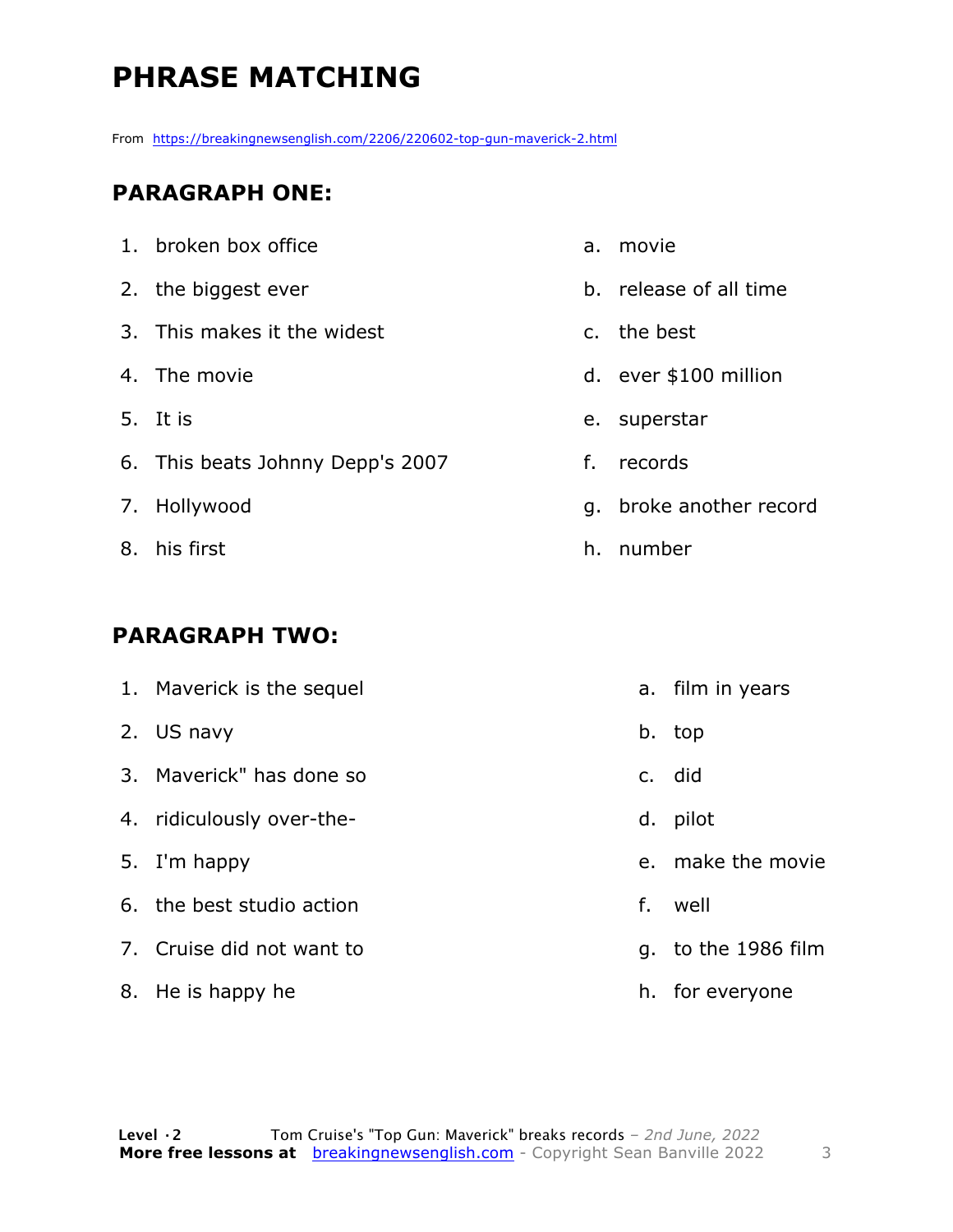# **LISTEN AND FILL IN THE GAPS**

From https://breakingnewsenglish.com/2206/220602-top-gun-maverick-2.html

Tom Cruise's latest (1) example 10 and the box office records. The movie "Top Gun: Maverick" was  $(2)$ ever number of North American movie theatres. The magazine "Variety" said that 4,732 cinemas in the USA and Canada showed "Maverick". This makes (3) The same of all release of all time. The movie broke another record. It  $(4)$ Memorial Day opening film in history. It took \$156 million in the USA. This beats Johnny Depp's 2007 movie "Pirates of the Caribbean: At World's End". Maverick (5) \_\_\_\_\_\_\_\_\_\_\_\_\_\_\_\_\_\_\_ superstar Tom Cruise (6) \_\_\_\_\_\_\_\_\_\_\_\_\_\_\_\_\_\_\_ \$100 million opening weekend.

Maverick is (7) \_\_\_\_\_\_\_\_\_\_\_\_\_\_\_\_\_\_\_\_\_\_\_\_\_\_\_\_\_\_\_\_the 1986 film "Top Gun". Cruise again plays US navy pilot Pete "Maverick" Mitchell. The production company (8) \_\_\_\_\_\_\_\_\_\_\_\_\_\_\_\_\_\_\_\_\_\_\_\_ "Maverick" has done so well. A spokesperson said: "These results are ridiculously, over-(9) **by**  $\blacksquare$  **contrary the light over-(9) contrary over-(9) contrary in the light of**  $\blacksquare$  **in the light of**  $\blacksquare$  **in the light over**happy for...the filmmakers." The movie  $(10)$ from critics. A UK newspaper called it a "thrilling" blockbuster. Another newspaper called it "absurdly exciting," and "the (11) \_\_\_\_\_\_\_\_\_\_\_\_\_\_\_\_\_\_\_ film in years". At first, Cruise did not want to make the movie. He is  $(12)$  \_\_\_\_\_\_\_\_\_\_\_\_\_\_\_\_\_\_\_\_\_\_\_.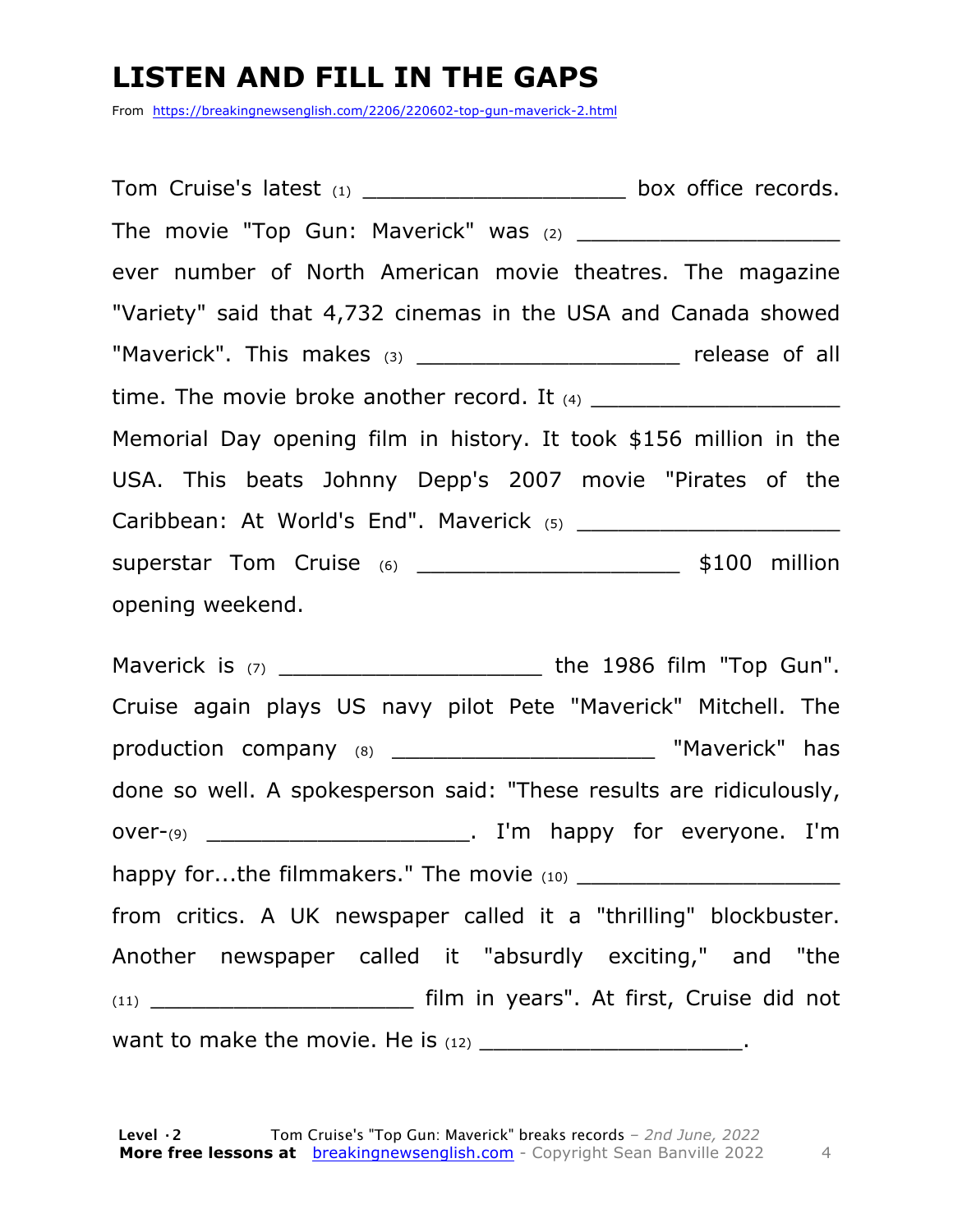# **PUT A SLASH ( / )WHERE THE SPACES ARE**

From https://breakingnewsenglish.com/2206/220602-top-gun-maverick-2.html

TomCruise'slatestfilmhasbrokenboxofficerecords.Themovie"TopGu n:Maverick"wasinthebiggestevernumberofNorthAmericanmoviethe atres.Themagazine"Variety"saidthat4,732cinemasintheUSAandCa nadashowed"Maverick".Thismakesitthewidestreleaseofalltime.The moviebrokeanotherrecord.ItisthebestMemorialDayopeningfilminhi story.Ittook\$156millionintheUSA.ThisbeatsJohnnyDepp's2007mov ie"PiratesoftheCaribbean:AtWorld'sEnd".MaverickalsogaveHollywo odsuperstarTomCruisehisfirstever\$100millionopeningweekend.Ma verickisthesequeltothe1986film"TopGun".CruiseagainplaysUSnavy pilotPete"Maverick"Mitchell.Theproductioncompanywashappythat" Maverick"hasdonesowell.Aspokespersonsaid:"Theseresultsareridic ulously,over-the-topfantastic.I'mhappyforeveryone.I'mhappyfor.. .thefilmmakers."Themoviehasgreatreviewsfromcritics.AUKnewspa percalledita"thrilling"blockbuster.Anothernewspapercalledit"absur dlyexciting,"and"thebeststudioactionfilminyears".Atfirst,Cruisedidn otwanttomakethemovie.Heishappyhedid.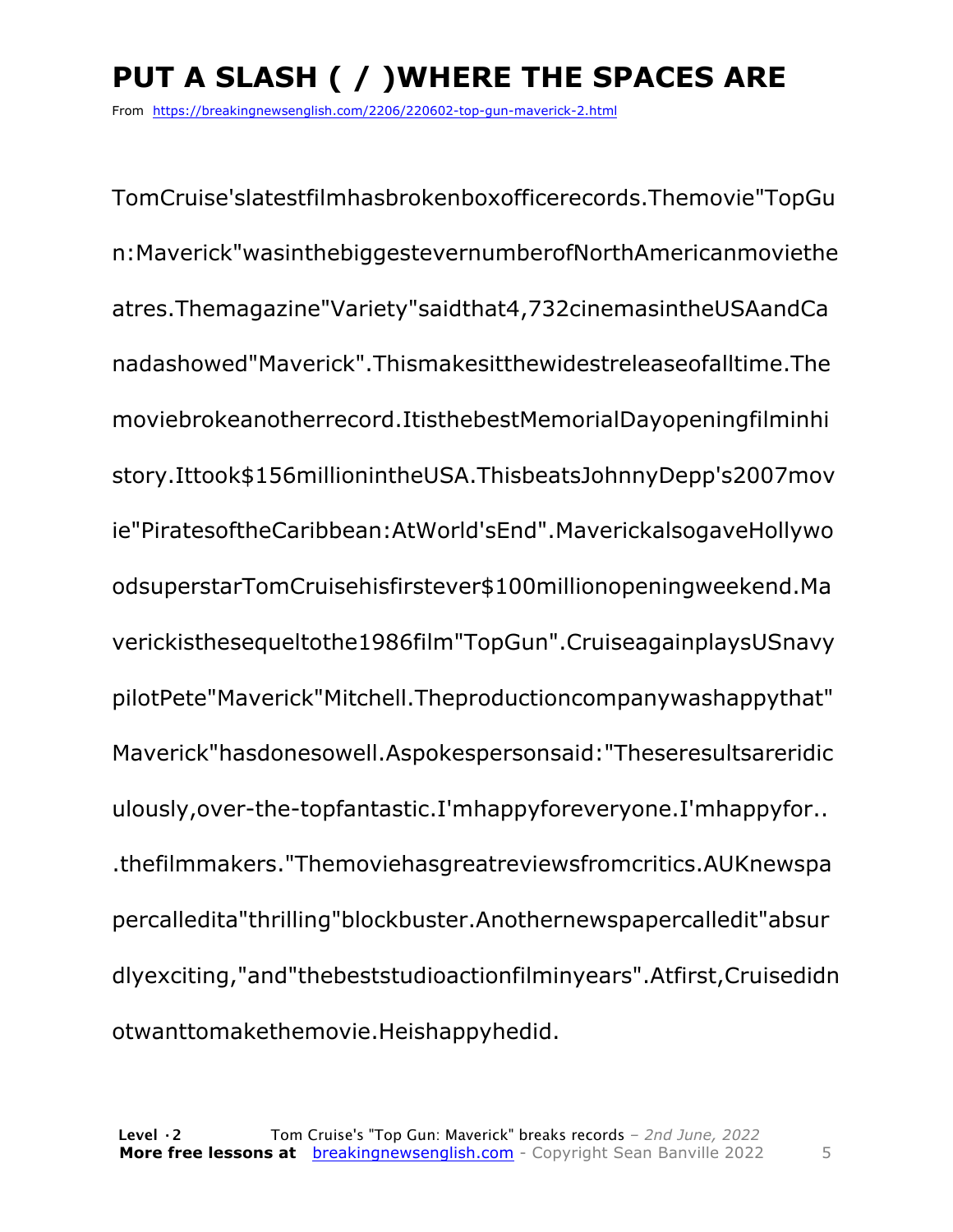# **MOVIES SURVEY**

From https://breakingnewsenglish.com/2206/220602-top-gun-maverick-2.html

Write five GOOD questions about movies in the table. Do this in pairs. Each student must write the questions on his / her own paper.

When you have finished, interview other students. Write down their answers.

|      | STUDENT 1 | STUDENT 2 | STUDENT 3 |
|------|-----------|-----------|-----------|
| Q.1. |           |           |           |
| Q.2. |           |           |           |
| Q.3. |           |           |           |
| Q.4. |           |           |           |
| Q.5. |           |           |           |

- Now return to your original partner and share and talk about what you found out. Change partners often.
- Make mini-presentations to other groups on your findings.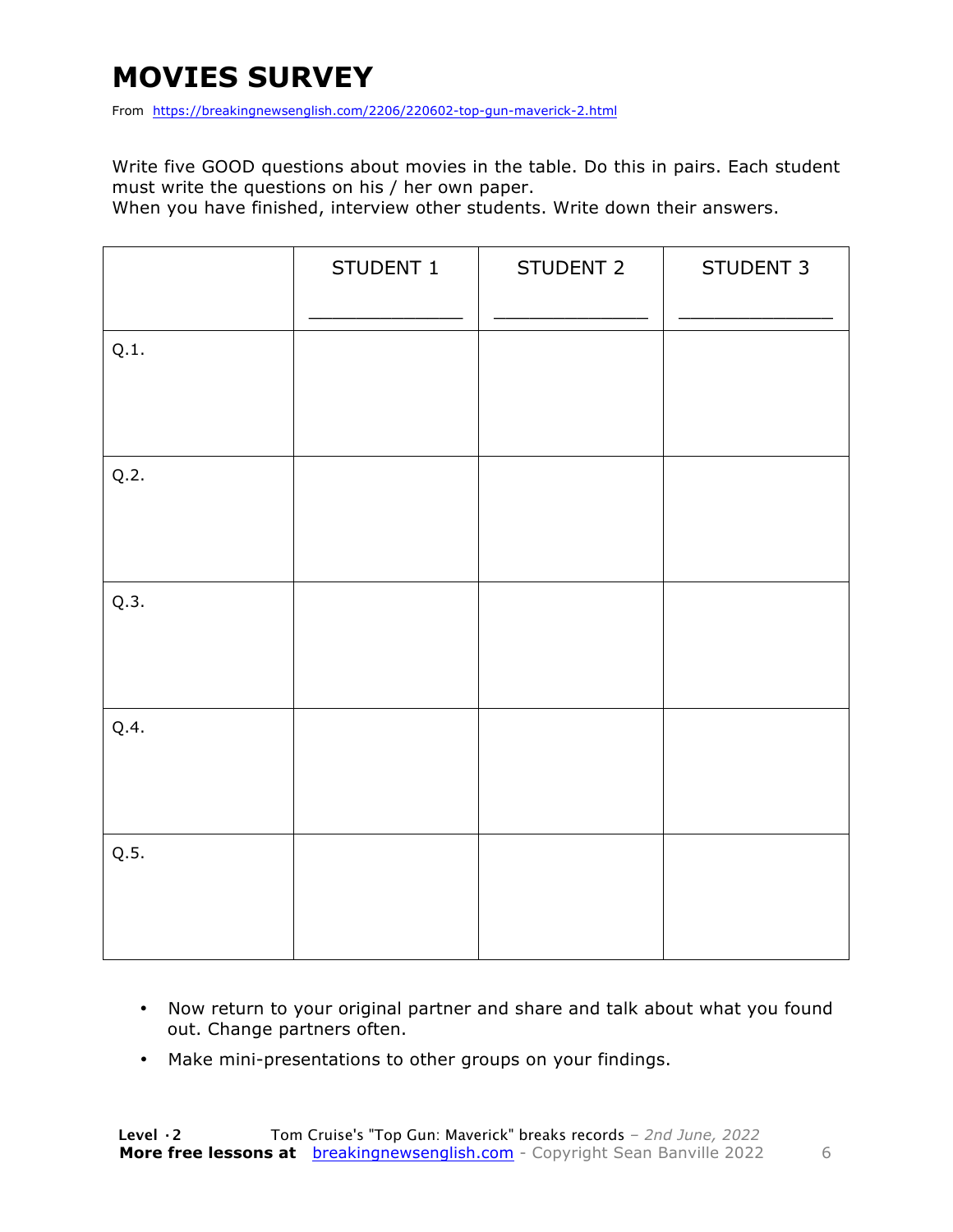# **WRITE QUESTIONS & ASK YOUR PARTNER(S)**

Student A: Do not show these to your speaking partner(s).

| a) |  |  |
|----|--|--|
| b) |  |  |
| c) |  |  |
| d) |  |  |
| e) |  |  |
| f) |  |  |
|    |  |  |

*Tom Cruise's "Top Gun: Maverick" breaks records – 2nd June, 2022* More free lessons at breakingnewsenglish.com

## **WRITE QUESTIONS & ASK YOUR PARTNER(S)**

-----------------------------------------------------------------------------

Student B: Do not show these to your speaking partner(s).

| a) |  |  |
|----|--|--|
| b) |  |  |
| c) |  |  |
| d) |  |  |
| e) |  |  |
| f) |  |  |
|    |  |  |

**Level ·2** Tom Cruise's "Top Gun: Maverick" breaks records *– 2nd June, 2022* **More free lessons at** breakingnewsenglish.com - Copyright Sean Banville 2022 7